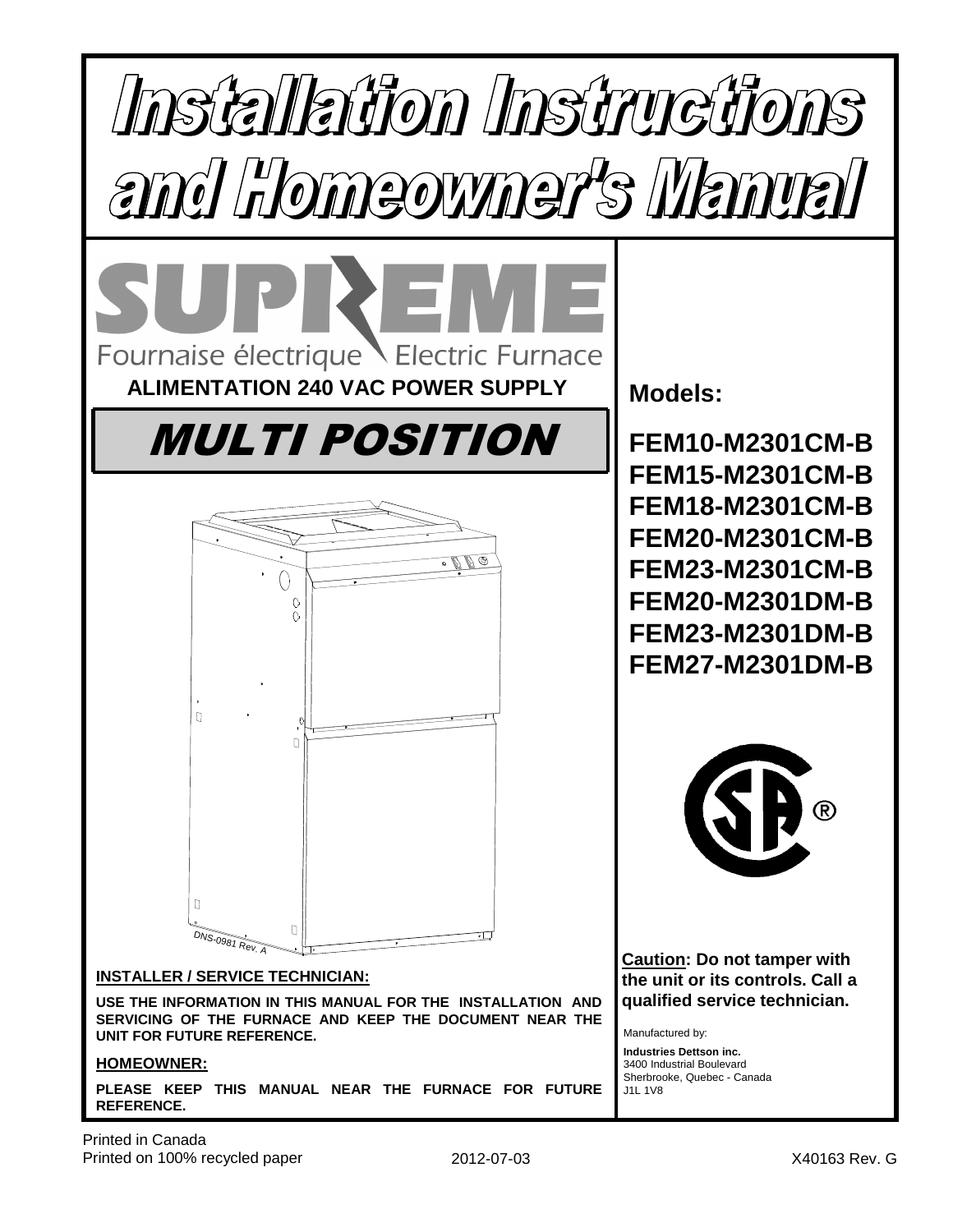# **TABLE OF CONTENTS**

| 1.0    |                                              |
|--------|----------------------------------------------|
| 1.1    | DANGER, WARNING AND CAUTION3                 |
| 1.2    |                                              |
| 1.3    |                                              |
| 2.0    |                                              |
| 2.1    |                                              |
| 2.2    | CLEARANCES TO COMBUSTIBLE MATERIAL 4         |
| 2.2.1. |                                              |
| 2.2.2. |                                              |
| 2.3    |                                              |
|        | 2.3.1.                                       |
|        | 2.3.2.                                       |
|        | 2.3.3.                                       |
| 2.4    |                                              |
| 2.5    | INSTALLATION OF THE THERMOSTAT5              |
| 2.5.1. | Anticipator adjustment (if required) on      |
|        | thermostat equipped with heat anticipator    |
|        |                                              |
| 2.5.2. |                                              |
| 2.6    |                                              |
| 2.7    |                                              |
| 2.7.1. | Humidifier and electronic air cleaner 6      |
|        | 2.7.2.                                       |
| 3.0    |                                              |
| 3.1    |                                              |
| 3.2    | USE OF MANUAL FURNACE CONTROLS7              |
| 3.3    |                                              |
| 3.3.1. |                                              |
| 3.3.2. |                                              |
| 3.3.3. |                                              |
| 3.4    |                                              |
|        | 3.4.1.<br>Supply Air Temperature Rise Test 8 |
|        | 3.4.2.                                       |
| 4.0    |                                              |
| 4.1    |                                              |
| 4.2    |                                              |
| 5.0    |                                              |

## **TABLES**

| Table 2: Supply air adjustment on air cooling mode6  |
|------------------------------------------------------|
|                                                      |
| Table 4 : Airflow (CFM) - SUPREME with 1/3HP motor10 |
| Table 5: Airlfow (CFM) - SUPREME with 1HP motor10    |
| Table 6: PARTS LIST, Supreme with 1/3 HP and 1 HP    |
| motor: FEMxx-M2301CM-B or                            |
|                                                      |

## **FIGURES**

| Figure 4: 1-stage thermostat, electric heating only5     |
|----------------------------------------------------------|
| Figure 5: 2-stage thermostat, electric heating only 5    |
| Figure 6: 1-stage thermostat with outdoor control for 2- |
| stage function, electric heating only5                   |
| Figure 7: 1-stage thermostat, electric heat and cooling  |
|                                                          |
| Figure 8: 2-stage thermostat, electric heating and air   |
|                                                          |
|                                                          |
|                                                          |
| Figure 11 : PARTS LIST, Supreme with 1/3 HP and 1 HP     |
| motor: FEMxx-M2301CM-B or FEMxx-                         |
|                                                          |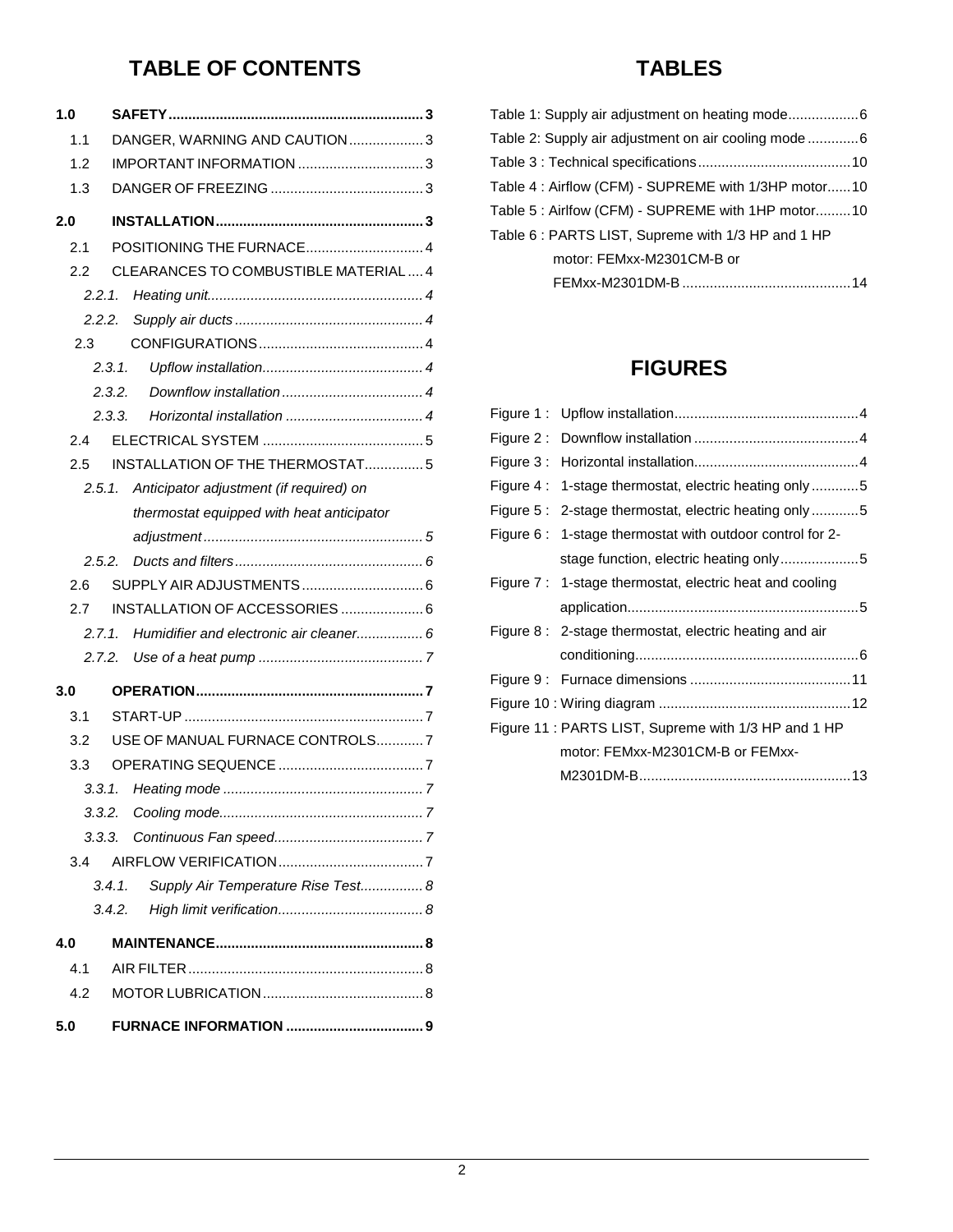## **1.0 SAFETY**

## **1.1 DANGER, WARNING AND CAUTION**

The words **DANGER**, **WARNING** and **CAUTION** are used to identify the levels of seriousness of certain hazards. It is important that you understand their meaning. You will notice these words in the manual as follows:



# WARNING

**Hazards or unsafe practices which CAN result in death or serious bodily and /or material damage.** 

# **CAUTION**

**Hazards or unsafe practices which CAN result in minor bodily and /or material damage.** 

## **1.2 IMPORTANT INFORMATION**

## WARNING

**Non-observance of the safety regulations outlined in this manual will potentially lead to consequences resulting in death, serious bodily injury and/or property damage.** 

# WARNING

**Installation and repairs performed by unqualified persons can result in hazards to them and to others. Installations must conform to local codes or, in the absence of same, to codes of the country having jurisdiction.** 

**The information contained in this manual is intended for use by a qualified technician, familiar with safety procedures and who is equipped with the proper tools and test instruments.** 

**Failure to carefully read and follow all instructions in this manual can result in death, bodily injury and/or property damage.** 

- **a. It is the homeowner's responsibility to engage a qualified technician for the installation and subsequent servicing of this furnace;**
- **b. Do not use this furnace if any part of it was under water. Call a qualified service technician immediately to assess the damage and to replace all critical parts that were in contact with water;**
- **c. Do not store gasoline or any other flammable substances, such as paper, carton, etc. near the furnace;**
- **d. Never block or otherwise obstruct the filter and/or return air openings;**
- **e. Ask the technician installing your furnace to show and explain to you the following items:** 
	- **i. The main disconnect switch or circuit breaker;**
	- **ii. The air filter and how to change it (check monthly and clean or replace if necessary);**
- **f. Before calling for service, be sure to have the information of section 5 of your manual close by in order to be able to provide the contractor with the required information, such as the model and serial numbers of the furnace.**

**IMPORTANT:** All local and national code requirements governing the installation of central electric heating equipment, wiring and the flue connection MUST be followed. Some of the codes that may apply are:

## **ANSI/NFPA 70:** National Electrical Code

**CSA C22.1** or **CSA C22.10:** Canadian Electrical Code

Only the latest issues of these codes may be used, and are available from either:

> The National Fire Protection Agency 1 Batterymarch Park Quincy, MA 02269

or

 The Canadian Standards Association 178 Rexdale Blvd. Rexdale, Ontario M9W 1R3

## **1.3 DANGER OF FREEZING**

# CAUTION

**If your furnace is shut down during the cold weather season, water pipes may freeze, burst and cause serious water damage. Turn off the water supply and bleed the pipes.** 

If the heater is left unattended during the cold weather season, take the following precautions:

- a. Close the main water valve in the house and purge the pipes if possible. Open all the faucets in the house;
- b. Ask someone to frequently check the house during the cold weather season to make sure that there is sufficient heat to prevent the pipes from freezing. Tell this person to call an emergency number if required.

## **2.0 INSTALLATION**

This furnace is a true multi-position unit, in that it will function in an upflow, downflow or horizontal configuration to the left or the right. Only a few modifications are required during installation to change from one position to another. The unit is shipped in the upflow configuration and instructions as to how to change to the other positions are included in this manual.

The unit requires a 240VAC power supply to the control panel, thermostat hook-up as shown on the wiring diagram and suitable air ductwork.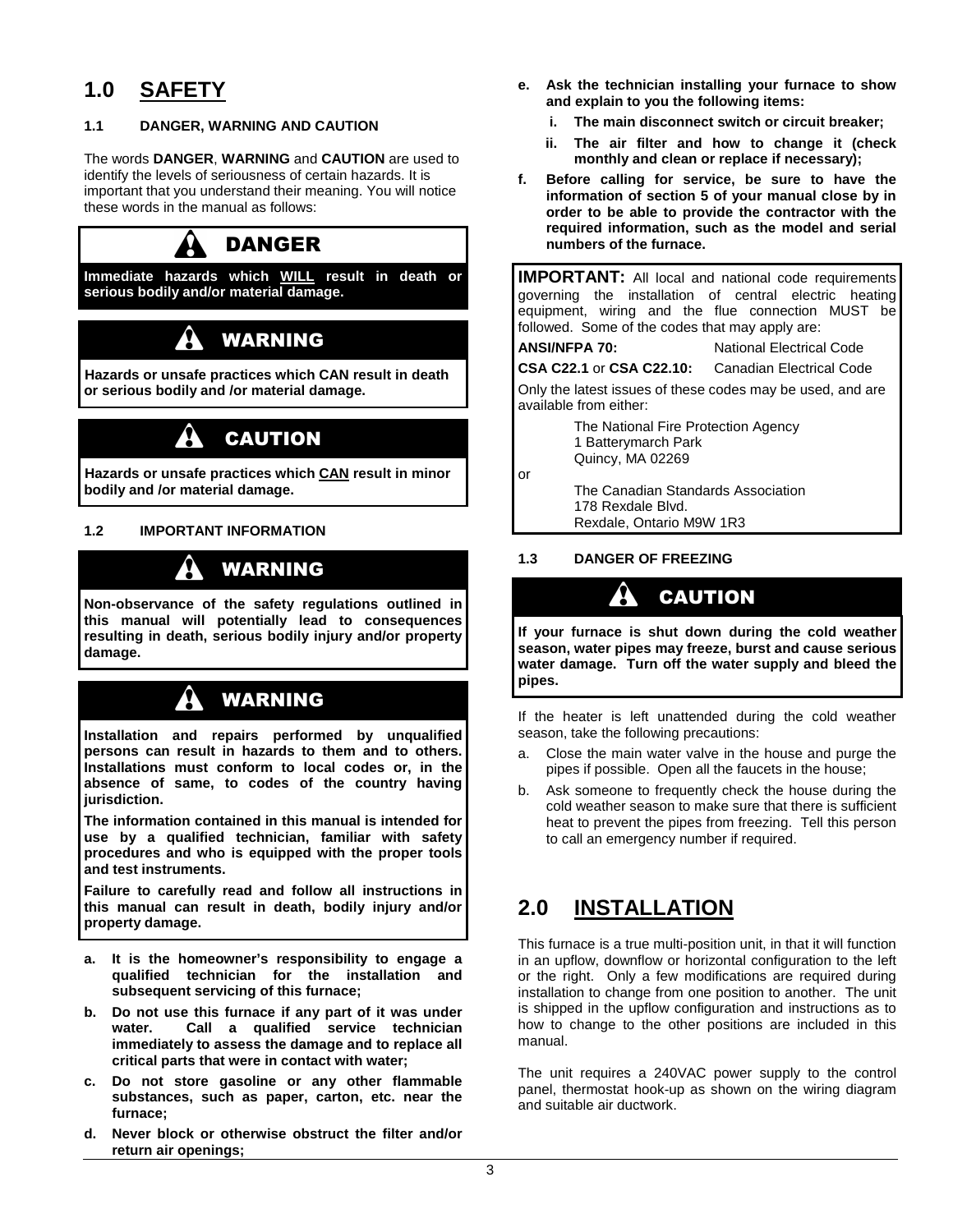### **Figure 1: Upflow installation**

#### A WARNING

**Fire and explosion hazard.** 

**The furnace must be installed in a level position, never where it will slope toward the front.** 

**Do not store or use gasoline or any other flammable substances near the furnace.** 

**Non-observance of these instructions will potentially result in death, bodily injury and/or property damage.** 

#### $\boldsymbol{A}$ CAUTION

**This furnace is not watertight and is not designed for outdoor installation. It must be installed in such a manner as to protect its electrical components from water. Outdoor installation will lead to a hazardous electrical condition and to premature failure of the equipment.** 

If the furnace is installed in a basement or on a dirt floor, in a crawl space for example, it is recommended to install the unit on a cement base 2.5 cm to 5.0 cm (1" to 2") thick.

The unit must be installed in an area where the ambient and return air temperatures are above 15˚C (60˚F). In addition, the heater should also be located close to the center of the air distribution system.

### **2.2 CLEARANCES TO COMBUSTIBLE MATERIAL**

#### **2.2.1. Heating unit**

The furnace is approved for zero clearance to combustible material regardless of the heating capacity.

#### **2.2.2. Supply air ducts**

Ducts for furnaces with a heating capacity up to and including 20 k W, can be installed with a zero clearance to combustible material.

Ducts for furnaces of 23 kW or more must have a clearance of 25 mm (1'') to combustible material for the first 0.9 m (36'') of duct. Thereafter the clearance can be zero.

Units of 23 kW and up, installed in the downflow position must use a DFB-FEM downflow base, which is especially designed for this purpose. It ensures that the required clearances are being adhered to.

#### **2.3 CONFIGURATIONS**

#### **2.3.1. Upflow installation**

The return air opening may be located on either side of the furnace. Care should be taken not to damage the wires inside, while cutting the opening. Install the filter rack supplied with the unit according to the instructions provided with it. It is also recommended to install the blower door before handling or moving the unit. Refer to Figure 1 for additional details.



#### **2.3.2. Downflow installation**

When the furnace is installed in the downflow position on a combustible floor, the clearances from combustibles materials must be adhered to. The downflow base DFB-FEM can be used to ensure these clearances. Refer to Figure 2 and the installation instructions provided with the base.





#### **2.3.3. Horizontal installation**

When the furnace is installed in the horizontal position, either suspended or on a combustible floor with a choice of right or left discharge, the clearances from combustible material must be adhered to. Refer to Figure 3 for additional details.

**Figure 3: Horizontal installation**

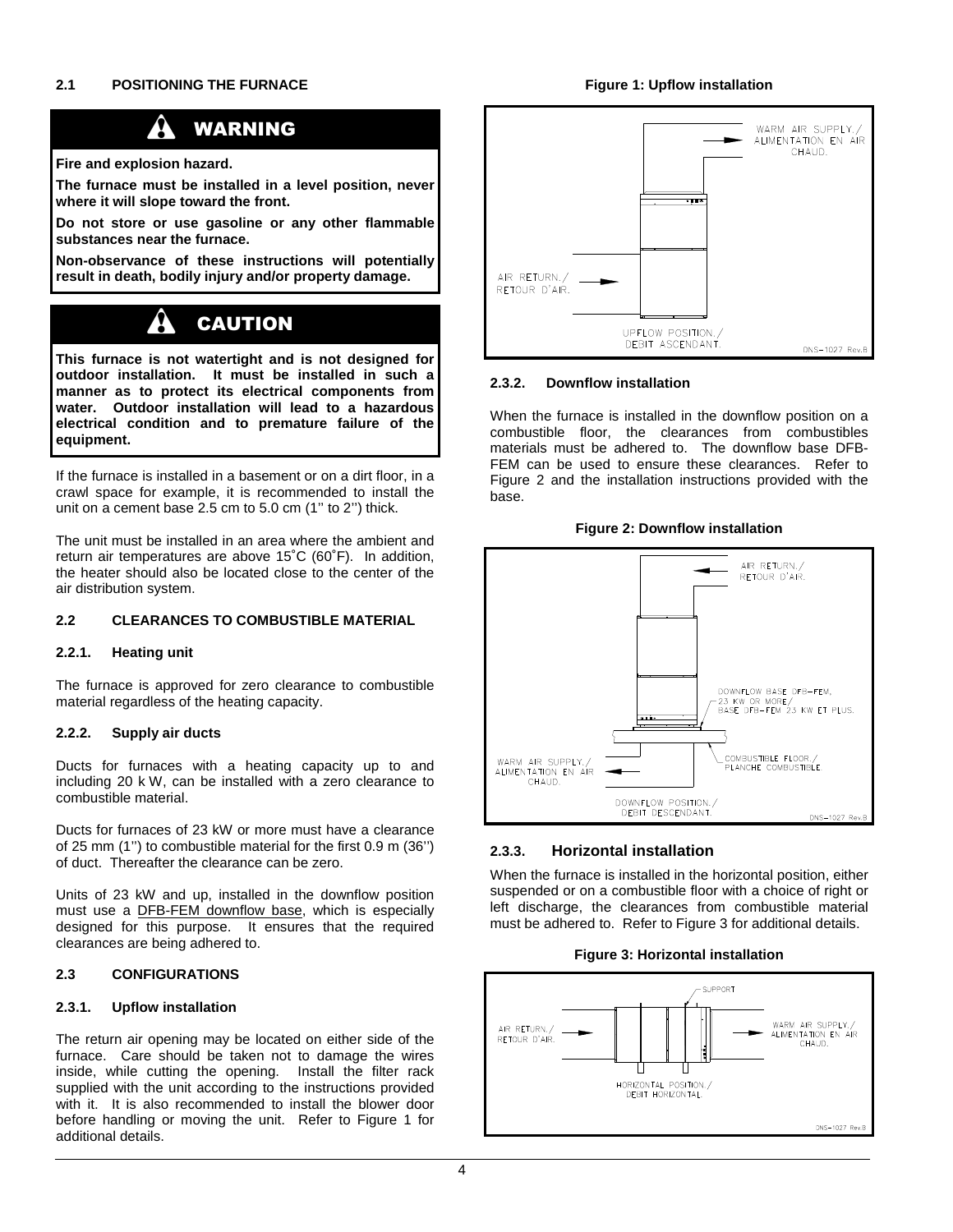### **2.4 ELECTRICAL SYSTEM**

The **SUPREME** furnace is completely pre-wired and all field wiring must be connected to the terminal blocks on the unit. It requires a 240 volt, 2-wire power supply.

## WARNING

#### **Risk of fire.**

**The conductor sizing must conform to the last edition of the local or national codes.** 

**Failure to follow this rule can result in death, bodily injury and/or property damage.** 

Power supply to the unit can be done using copper or aluminum wires. The wire size must be decided in accordance to unit power consumption, the over current protection type and capacity, the wire type and length, and the environment where the unit is installed. If an aluminum wire is used, other precautions must be taken to insure the conformity of the installation. In all cases, all the factors affecting the wire gauge must be considered and the installation codes followed.

The exterior of the unit must have an uninterrupted ground to minimize the risk of bodily harm. A ground terminal is supplied with the control box for that purpose.

In the event that wires inside the unit require replacement, these must be copper wires only with same temperature rating as originals.

#### **2.5 INSTALLATION OF THE THERMOSTAT**

A thermostat must be installed to control the temperature of the area to be heated. Follow the instructions supplied with the thermostat. Some thermostat need to connect the C terminal on the furnace and thermostat. Install the thermostat on an interior wall in a location where it will not be subject to direct sun light, lamps, air diffusers, fireplaces, etc. Seal openings in walls to avoid air currents that may influence the operation of the thermostat. Also refer to the wiring diagrams provided with the heating/air conditioning unit. The connections must be made as indicated on Figures 4 to 8 diagrams and on electrical diagram (Figure 10).

#### **2.5.1. Anticipator adjustment (if required) on thermostat equipped with heat anticipator adjustment**

Certain thermostats are equipped with a heat anticipator that must be adjusted according to the instructions supplied. This is to ensure that the heating mode is comfortable and economical.

Generally speaking, on a single stage thermostat, a reading of the current must be taken with an ammeter as follows:

- 1. Move the anticipator to its highest setting, rendering it ineffective.
- 2. Remove the wire from the "W1" terminal and connect an ammeter between the terminal and the wire.
- 3. Call for heat by raising the set point on the thermostat and allow the furnace to run for 3 to 4 minutes to reach its peak output.

4. Once the current has stabilized, a reading should be taken and the anticipator adjusted to that value. If longer heating cycles are desired, the anticipator can be set to a higher value

#### **Figure 4: 1-stage thermostat, electric heating only**







**Figure 6: 1-stage thermostat with outdoor control for 2 stage function, electric heating only** 



**Figure 7: 1-stage thermostat, electric heat and cooling application**

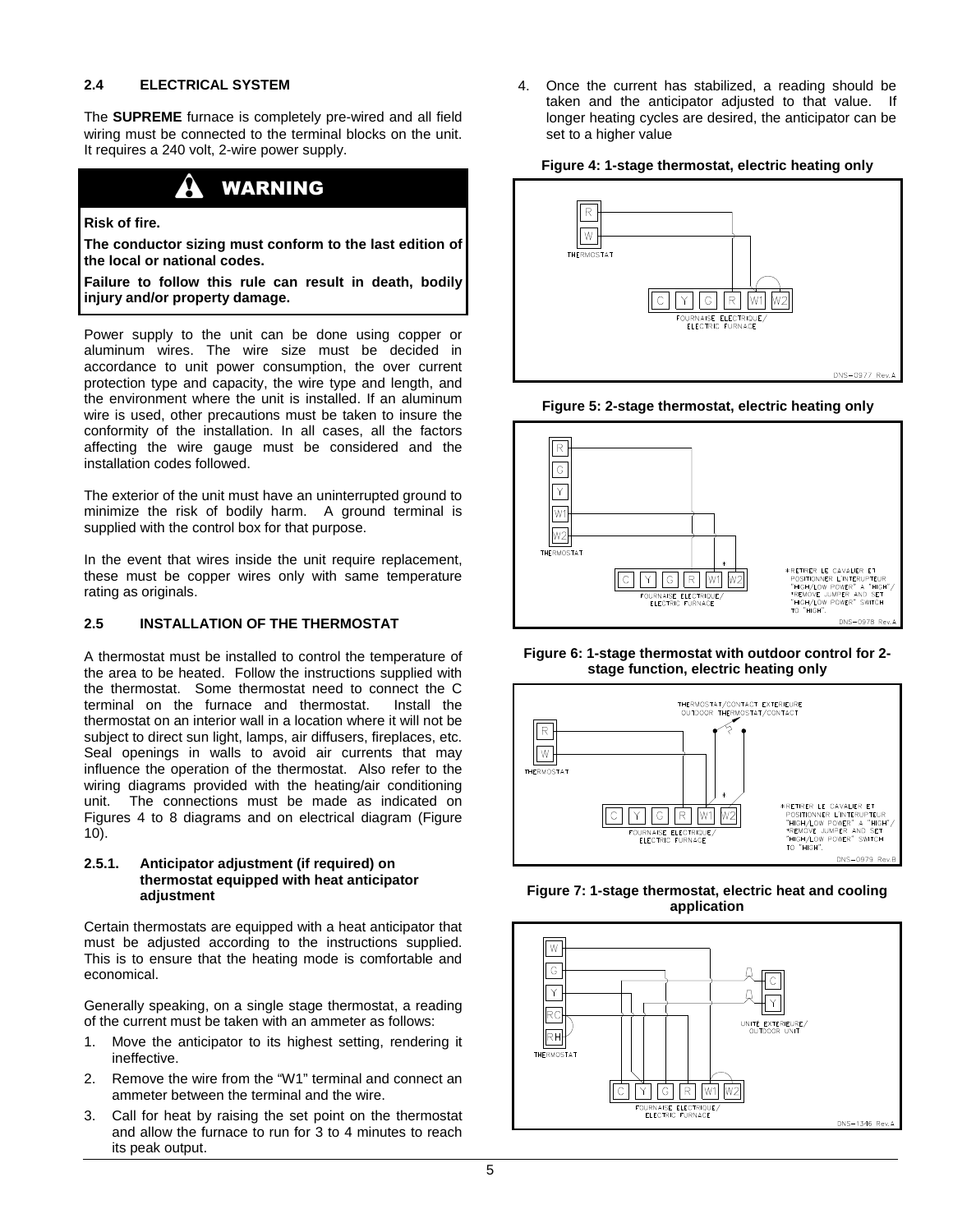### **Figure 8: 2-stage thermostat, electric heating and air conditioning**



## **2.5.2. Ducts and filters**

The ducts must be sized such a way as to accommodate the specified airflow and the available static pressure. Refer to the applicable local and/or national installation codes.

Insulate the ducts that lead through non-heated areas. Use flexible supply and return air connectors to avoid the transmission of vibration. To make the unit run even quieter, the installer should:

- 1. Use two elbows between each outlet and the supply and return air plenum;
- 2. Cover the vertical sections of the supply and return air duct with soundproofing material;
- 3. Use baffles in short radius elbows;
- 4. Use flexible hangers to suspend the ducts.

The **SUPREME** furnace is equipped with a filter frame for the blower compartment. It must be installed on the outside of one of the three sides or the bottom of the furnace. Once the location of the installation has been determined, use the four square knockouts for ease of cutting the opening.

A heat pump or an air conditioner can be added to this furnace, in either the supply or return air duct. Carefully follow the instructions provided with these appliances to ensure proper installation and hook-up to the electric furnace. Refrigerant and drainage pipes must in no way hinder access to the furnace panels.

#### **2.6 SUPPLY AIR ADJUSTMENTS**

On units equipped with 4-speed blower motors, the supply air must be adjusted based on heating/air conditioning output and the static pressure of the duct system. For the desired airflow, refer to the Table 1 and 2, as well as the Tables 4 and 5 for the airflow based on static pressure.

For the adjustment of the airflow on heating mode, to obtain the temperature rise described in the technical specification table (Table 3), the orange wire must be positioned on the terminal corresponding to the LOW, MED-LOW, MED-HIGH or HIGH blower speed. Blower speeds are adjusted in factory for 0.5 inch static pressure.

For the adjustment of the airflow on air-cooling mode, to obtain a sufficient airflow (350 to 450 CFM per Ton), the blue wire must be positioned on the terminal corresponding to the LOW, MED-LOW, MED-HIGH or HIGH blower speed.

Blower speeds are adjusted in factory for 0.5 inch static pressure.

**Table 1: Supply air adjustment on heating mode** 

| <b>FURNACE</b>    | <b>INPUT</b><br><b>POWER</b><br><b>KW</b> | HP<br><b>MOTOR</b> | <b>STATIC</b><br>PRESSUR<br>$E$ (in. w.c) | <b>RECOMMENDE</b><br><b>D BLOWER</b><br><b>SPEED</b> |
|-------------------|-------------------------------------------|--------------------|-------------------------------------------|------------------------------------------------------|
| FEM <sub>10</sub> | 10                                        | 1/3                | 0.2                                       | LOW                                                  |
|                   |                                           |                    | 0.5                                       | LOW                                                  |
| <b>FEM15</b>      | 15                                        | 1/3                | 0.2                                       | MED-LOW                                              |
|                   |                                           |                    | 0.5                                       | MED-LOW                                              |
| FEM <sub>18</sub> | 18                                        | 1/3                | 0.2                                       | MED-LOW                                              |
|                   |                                           |                    | 0.5                                       | MED-LOW                                              |
| <b>FEM20</b>      | 20                                        | 1/3                | 0.2                                       | MED-LOW                                              |
|                   |                                           |                    | 0.5                                       | MED-HIGH                                             |
| 23<br>FEM23       |                                           | 1/3                | 0.2                                       | MED-HIGH                                             |
|                   |                                           |                    | 0.5                                       | MED-HIGH                                             |
| <b>FEM20</b>      | 20                                        | 1.0                | 0.2                                       | MED-LOW                                              |
|                   |                                           |                    | 0.5                                       | MED-LOW                                              |
| FEM23             | 23                                        | 1.0                | 0.2                                       | MED-LOW                                              |
|                   |                                           |                    | 0.5                                       | MED-LOW                                              |
| <b>FEM27</b>      | 27                                        | 1.0                | 0.2                                       | MED-LOW                                              |
|                   |                                           |                    | 0.5                                       | MED-LOW                                              |

#### **Table 2: Supply air adjustment on air cooling mode**

| <b>FURNACE</b>      | <b>HP MOTOR</b> | <b>COOLING</b><br><b>CAPACITY</b><br>$(0.5"$ w.c.) | <b>RECOMMENDED</b><br><b>BLOWER SPEED</b> |
|---------------------|-----------------|----------------------------------------------------|-------------------------------------------|
|                     |                 | 1.5                                                | LOW                                       |
| FEM10, 15, 18,      | 1/3             | 2.0                                                | <b>MED-LOW</b>                            |
| 20 and 23           |                 | 2.5                                                | MED-HIGH                                  |
|                     |                 | 3.0                                                | <b>HIGH</b>                               |
|                     |                 | 2.5                                                | LOW                                       |
| FEM20, 23 and<br>27 |                 | 3.0                                                | <b>MED-LOW</b>                            |
|                     | 1.0             | 3.5                                                | MED-HIGH                                  |
|                     |                 | 4.0                                                | <b>HIGH</b>                               |
|                     |                 | 5.0                                                | <b>HIGH</b>                               |

If the heating and air-cooling speed are the same, the orange wire and the blue wire can be connected on the same terminal on the motor.

## **2.7 INSTALLATION OF ACCESSORIES**

## WARNING

**Electrical shock hazard.** 

**Turn OFF electrical power at the fuse box or service panel before making any electrical connections and ensure a proper ground connection is made before connecting line voltage.** 

**Failure to do so can result in death or bodily injury.** 

## **2.7.1. Humidifier and electronic air cleaner**

This unit is equipped with a 120 VAC terminal for the connection of accessories up to a maximum of 2 amps. To use this function, a 3-wire 120/240 VAC power supply is required on the unit. A humidifier and an electronic air cleaner can be wired to terminals "1" and "2" of the unit. Refer to the wiring diagrams in this manual. A field supplied 240/24 VAC transformer can be installed for accessories using 24 VAC. A separate power source must be used if the accessories draw more then 2 amps.

Certain accessories require control relays. A location has been set aside in the unit for the installation of relays: a 24 VAC (part number L01H009). In addition, a 24 VAC relay can be wired between terminals "W1" and "C" to be activated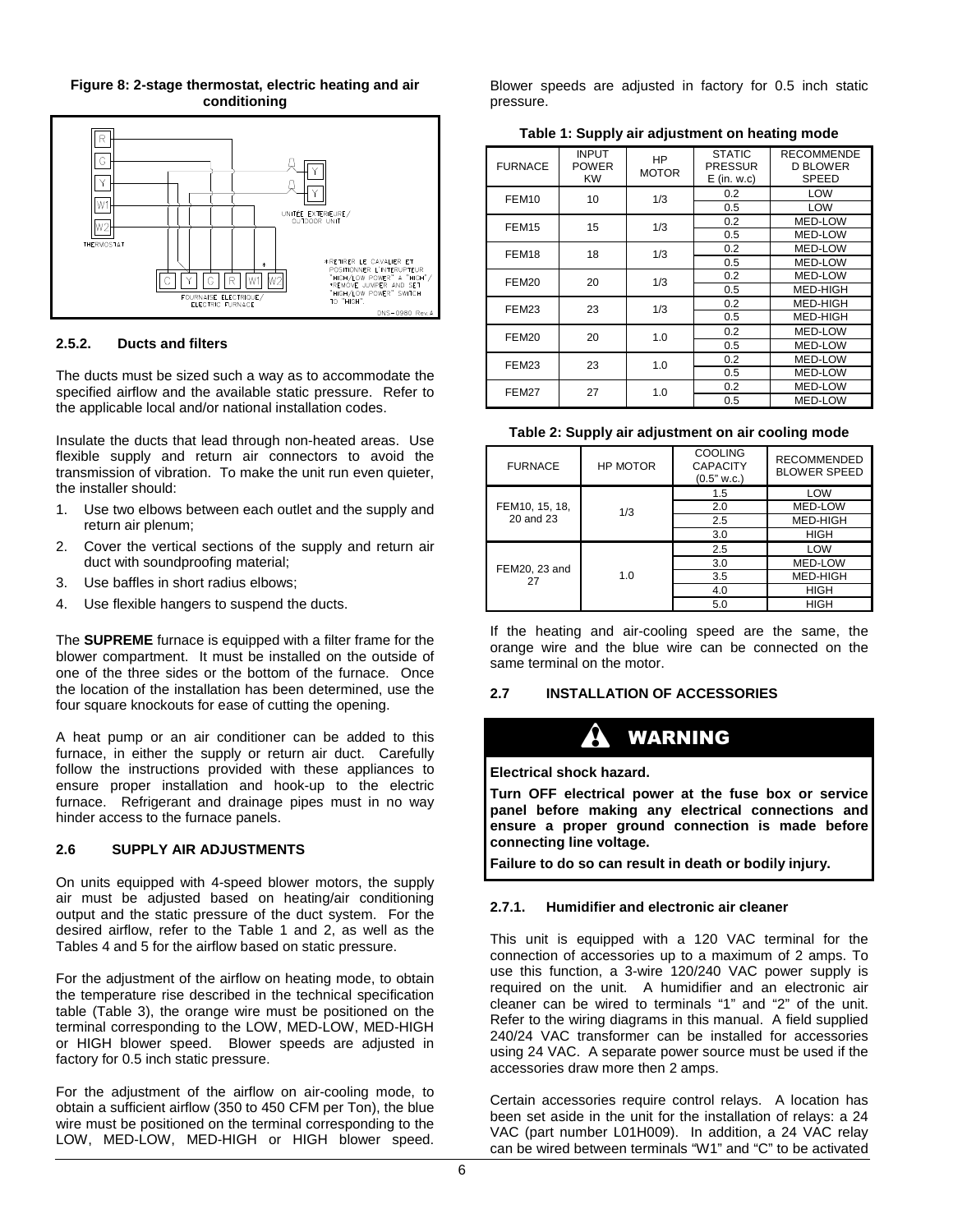during a call for heat. Refer to the wiring diagrams for the location of the relay (RAcc) on the control panel.

### **2.7.2. Use of a heat pump**

When using a heat pump, a thermostat with dial fuel option or a fossil fuel kit is required that prevents the operation of the electric elements and the heat pump at the same time. Refer to the instructions provided with the thermostat or the "Fossil Fuel" kit for the proper wiring of the furnace and the heat pump.

The simultaneous operation of the electric elements and the heat pump will cause overheating of either unit. The safety controls of the appliances will shut down the elements or heat pump, since they are not designed to function in this fashion.

## **3.0 OPERATION**

## **3.1 START-UP**

Before starting up the unit, be sure to check that the following items are in compliance:

- 1. The electrical installation and ventilation;
- 2. The blower access door is in place and the blower rail locking screws are well tightened;
- 3. The blower speed adjustments for heating and air conditioning are appropriate and according to the specifications in this manual;
- 4. The thermostat of the room is in the heating mode and is set higher than the ambient temperature.

To start the unit, turn the main electrical switch on.

#### **3.2 USE OF MANUAL FURNACE CONTROLS**

When there is a demand for heat, the pilot light ("L-1") comes on. Refer to the wiring diagram.

When the "HI/LO" switch is put into the "LO" position, it will shut down approximately half the elements.

**However, it is important to put the switch back to the "HI" position during the winter months to ensure adequate heating.** 

Also, this switch must remain in the "HI" position when a 2 stage or outdoor thermostat is used to control the electric elements of the second stage. Refer to the diagram in Section 1.5) above (Typical 24 VAC Wiring, Thermostat).

The "ON/OFF VENT/FAN" switch engages the blower in the continuous speed mode. This will filter the air and provide for better air distribution in the building.

The circuit breaker is there to protect the motor and control circuit conductors. If the unit does not function, press the circuit breaker button to see if it may have disengaged due to a power surge. If the breaker has to be pressed again, the unit must be checked by a qualified service technician.





### **3.3 OPERATING SEQUENCE**

#### **3.3.1. Heating mode**

- 1. The thermostat closes the R-W1 circuit (24 VAC), thereby activating the first 22 VDC relay passing by a rectifier control. Without delay, the first heating element is activated and the blower starts at low speed. On 15 kw unit power and more, a second relay is activated after a 5 seconds delay to start one or two heating elements depends on the unit power.
- 2. The thermostat closes the R-W1 & W2 circuit (24 VAC), thereby activating another 22 VDC relay passing by a rectifier/timer with a 8 seconds delay (there is 2 relays for the 27 kw unit). The heating elements of the second stage are activated after the 8 seconds delay. The 24 VAC relay of the heating speed is also activated and heating blower speed start.

#### **3.3.2. Cooling mode**

- 1. The thermostat closes the R-G circuit, thereby activating the 24 VAC R-1 relay. The blower starts up to cooling speed.
- 2. The thermostat closes the R-Y contact, thereby activating the compressor relay of the air conditioner.

#### **3.3.3. Continuous Fan speed**

The blower will also start up to cooling speed by way of the "Fan" switch on the thermostat.

### **3.4 AIRFLOW VERIFICATION**

Verify the airflow by taking readings of the following points, while the elements are in the heating mode:

- a. Total amperage of all the heating elements;
- b. Voltage at the furnace;
- c. Supply air temperature. The point of the reading must not be affected by radiant heat from the elements;
- d. Return air temperature.

From these readings, one can arrive at an approximate calculation of the average airflow. To do that, the following formula should be used: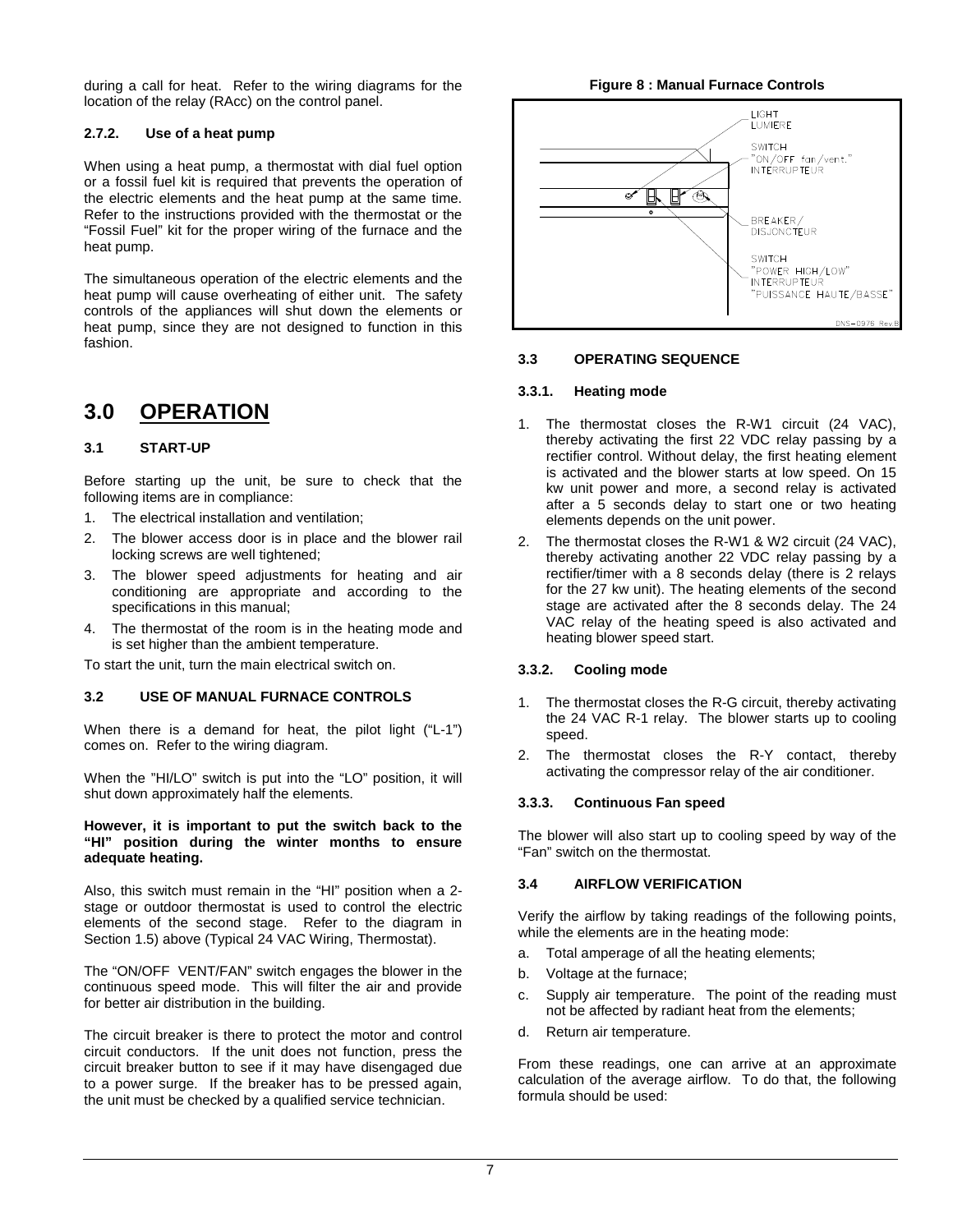0.82 x amps. x volts Liter/s= ---------------------

Diff. temperature ˚C

 3.1 x amps. x volts CFM = ------------------------ Diff. temperature ˚F

## **3.4.1. Supply Air Temperature Rise Test**

- 1. Operate the unit at maximum power for at least 10 minutes;
- 2. Measure the air temperature in the return air plenum;
- 3. Measuring the air temperature in the largest trunk coming off the supply air plenum, just outside the range of radiant heat from the heat exchanger. 0.3 m (12") from the plenum of the main take-off is usually sufficient;
- The temperature rise is calculated by subtracting the return air temperature from the supply air temperature.

If the temperature rise exceeds the temperature specified (±5˚F) in Table 2, move the "AC/HP CFM ADJUST" black wire to high (HI) position. If the excessive temperature rise cannot be reduced by increasing fan speed, investigate for ductwork obstructions or dirty and improper air filter.

#### A CAUTION

**It is important to check the airflow and to ascertain that the unit does not operate above the temperatures specified in the Technical Specifications (Table 2). This is particularly important if a cooling coil or a heat pump has been installed in the ducts.** 

**Hi-Limit thermal protectors should never need to engage during the normal functioning of the appliance. They are strictly designed to engage during the improper functioning of the blower or when the filter was improperly maintained.** 

## **3.4.2. High limit verification**

After operating the furnace for at least 15 minutes, restrict the return air supply by blocking the filters or the return air register and allow the furnace to shut off on High Limit. The electric heaters must deactivate themselves one by one before the warm air temperature exceeds 200˚F

Remove the obstruction and the elements should restart after a few minutes.

## **4.0 MAINTENANCE**

# WARNING

### **Electrical shock hazard.**

**Turn OFF power to the furnace before any disassembly or servicing.** 

**Failure to do so can result in death, bodily injury and/or property damage.** 

Preventive maintenance is the best way to avoid unnecessary expense and inconvenience. Have your heating system inspected by a qualified service technician at regular intervals. Do not attempt to repair the furnace or its controls. Call a qualified service technician.

Before calling for repair service, check the following points:

- 1. Check fuses or the circuit breaker;
- 2. Check if the 15 A circuit breaker on the furnace is disengaged;
- 3. Set the thermostat higher than room temperature. If the unit does not start up, cut the power and call la qualified service technician.

When calling for service or ordering a replacement part, specify the model and serial number of your appliance.

## **4.1 AIR FILTER**

The filter supplied with the unit is the disposable type and should be replaced twice a year. The presence of animal hair, dust, etc. may necessitate more frequent changes. Dirty filters have an adverse effect on the performance of the central heating system.

## **4.2 MOTOR LUBRICATION**

Do not lubricate the blower motor, since it is permanently lubricated.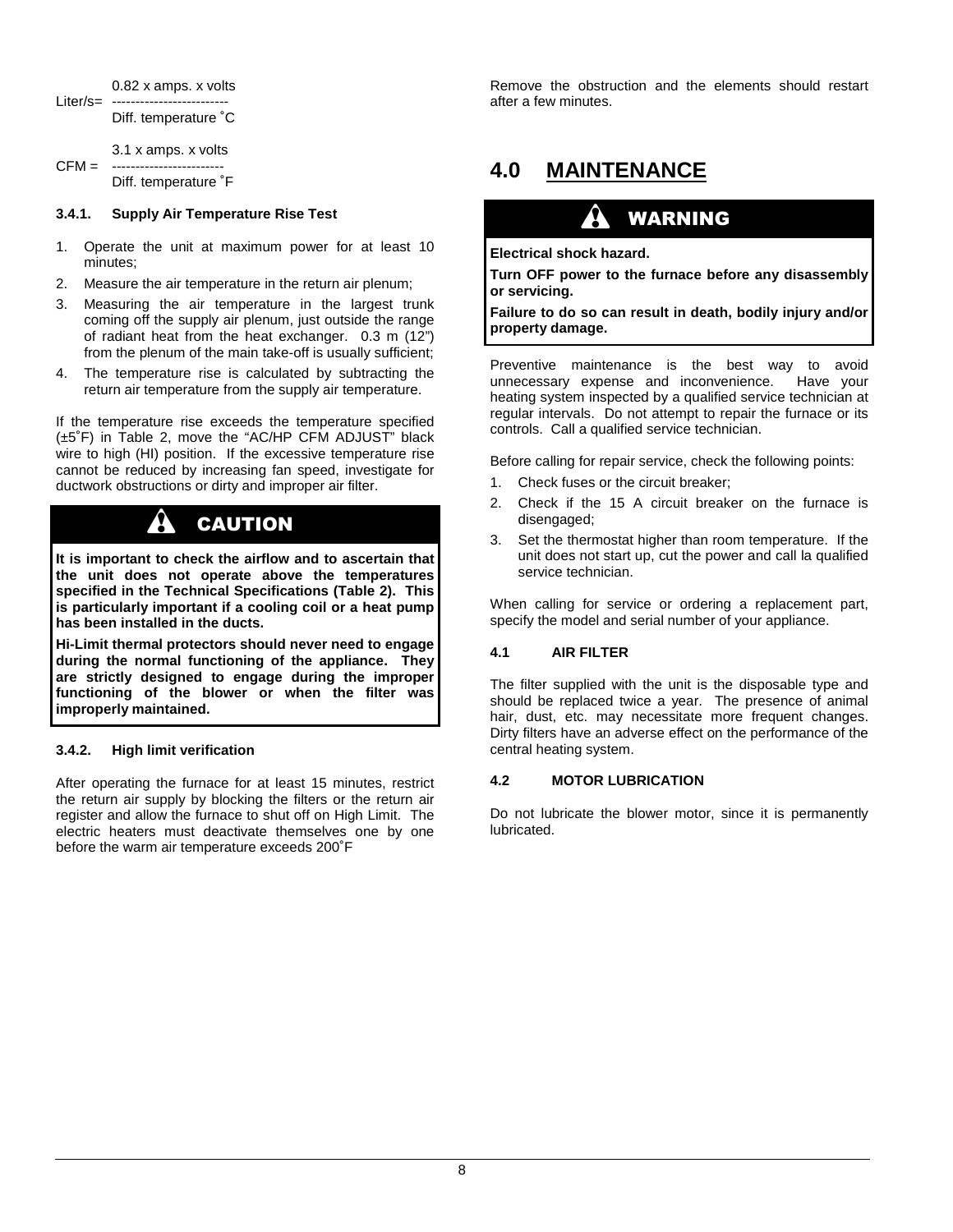# **5.0 FURNACE INFORMATION**

| Model:                     | Serial number: |  |
|----------------------------|----------------|--|
| Furnace installation date: |                |  |
| Service telephone # - Day: | Night:         |  |
| Dealer name and address:   |                |  |
|                            |                |  |

## **START-UP RESULTS**

| Voltage:                                |  |
|-----------------------------------------|--|
| Total current consumed by the elements: |  |
| Supply air temperature:                 |  |
| Return air temperature:                 |  |
| Supply air duct static pressure:        |  |
| Return air duct static pressure:        |  |
| Total pressure:                         |  |
| Calculated air flow:                    |  |
| Current consumed by the blower motor:   |  |
| Current consumed by the accessories:    |  |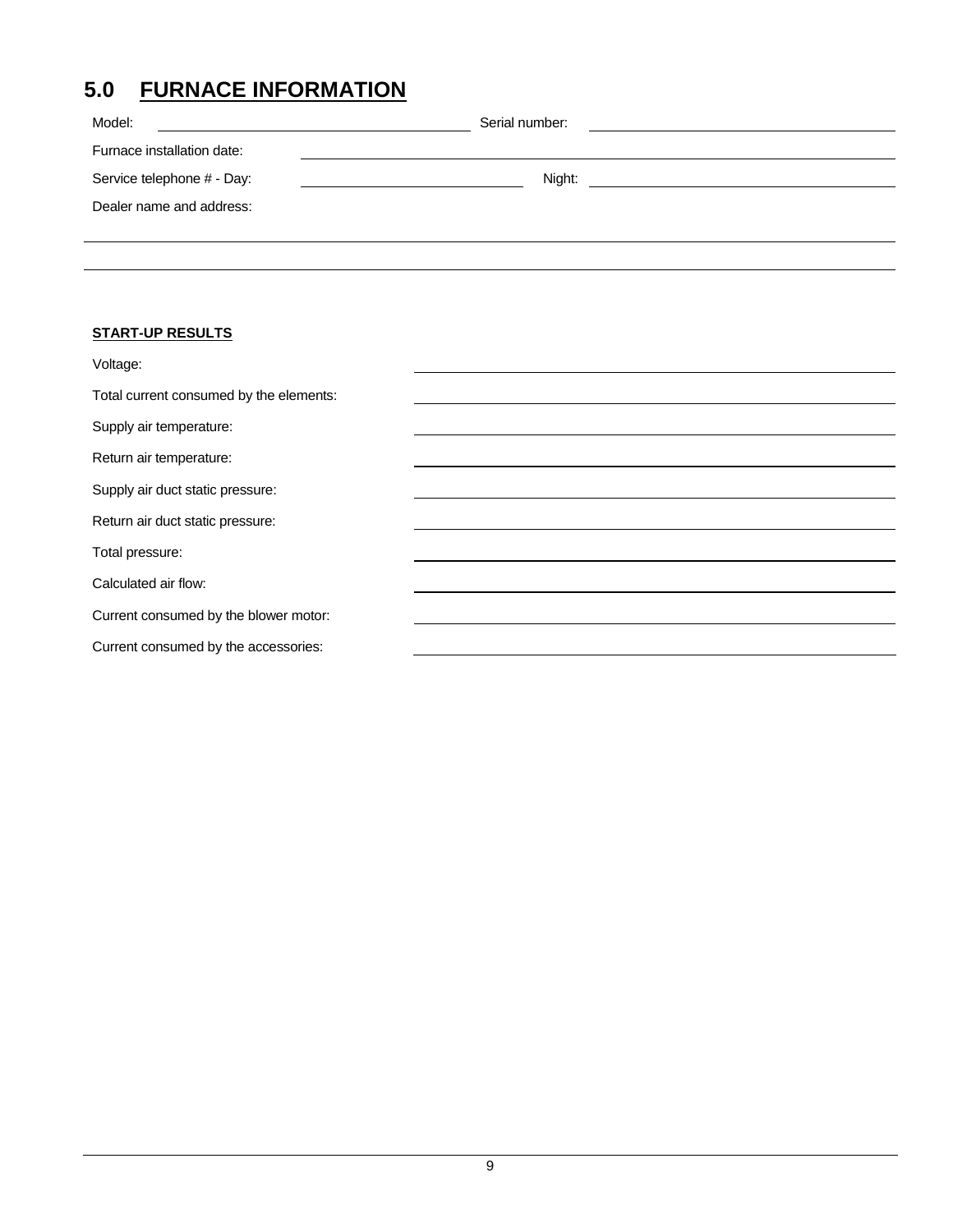| Table 3 : Technical specifications |  |
|------------------------------------|--|
|------------------------------------|--|

| <b>RATINGS AND PERFORMANCE</b>                                             |                  | FEMxx-M2301CM-B |                      |        |                              |                | FEMxx-M2301DM-B         |                |  |
|----------------------------------------------------------------------------|------------------|-----------------|----------------------|--------|------------------------------|----------------|-------------------------|----------------|--|
| Power, total (Kw)                                                          | 10               | 15              | 18                   | 20     | 23                           | 20             | 23                      | 27             |  |
| Power, first stage (Kw)                                                    | 5                | 10              | 9                    | 10     | 13                           | 10             | 13                      | 15             |  |
| Net capacity (BTU/h)                                                       | 34 120           | 51 180          | 61420                | 68 240 | 78 480                       | 68 240         | 78 480                  | 92 130         |  |
| Heating temperature rise range $(F)$ <sup>1</sup>                          | 40-50            | 45 60           | 50-75                | 55-75  | 60-80                        | 55-75          | 60-80                   | 60-80          |  |
| <b>ELECTRICAL SYSTEM</b>                                                   |                  |                 |                      |        |                              |                |                         |                |  |
| Volts - Hertz - Phase                                                      |                  |                 |                      |        | 2 wires 240 - 60 - 1         |                |                         |                |  |
| Electrical element #1 (Kw)                                                 | 5                | 5               | 4                    | 5      | 4                            | 5              | 4                       | 5              |  |
| Electrical element #2 (Kw)                                                 | 5                | 5               | 5                    | 5      | 5                            | $\overline{5}$ | 5                       | 5              |  |
| Electrical element #3 (Kw)                                                 |                  | 5               | 4                    | 5      | 4                            | 5              | 4                       | 5              |  |
| Electrical element #4 (Kw)                                                 |                  |                 | 5                    | 5      | 5                            | 5              | 5                       | 4              |  |
| Electrical element #5 (Kw)                                                 |                  |                 |                      |        | 5                            |                | 5                       | $\overline{4}$ |  |
| Electrical element #6 (Kw)                                                 |                  |                 |                      |        |                              |                |                         | 4              |  |
| Blower motor Consumption (Amp. Max.)                                       | 3.3              | 3.3             | 3.3                  | 3.3    | 3.3                          | 6.9            | 6.9                     | 6.9            |  |
| Heating Elements Consumption (Amp)                                         | 41               | 61              | 74                   | 82     | 94                           | 82             | 94                      | 111            |  |
| <b>Total Consumption (Amp)</b>                                             | 44.3             | 64.3            | 77.3                 | 85.3   | 97.3                         | 88.9           | 100.9                   | 117.9          |  |
| Circuit Amperage (wire sizing) <sup>2</sup>                                | 55               | 80              | 97                   | 107    | 122                          | 111            | 126                     | 147            |  |
| $\mathbf{z}$<br>Maximum size circuit breaker (Amp)                         | 60               | 80              | 100                  | 110    | 125                          | 125            | 150                     | 150            |  |
| BLOWER DATA (factory adjusted to a staic pressure of 0.5" W.C.)            |                  |                 |                      |        |                              |                |                         |                |  |
| Blower speed at 0.50" W.C. static pressure                                 | <b>LOW</b>       | <b>MED-LOW</b>  |                      |        | MED-LOW MED-HIGH MED-HIGH    |                | MED-LOW MED-LOW MED-LOW |                |  |
| Blower speed at 0.20" W.C. static pressure                                 | LOW              | MED-LOW         |                      |        | MED-LOW   MED-LOW   MED-HIGH |                | MED-LOW MED-LOW MED-LOW |                |  |
| Motor (HP) / number of speeds                                              |                  |                 | $1/3$ HP $/4$ speeds |        |                              |                | 1 HP / 4 speeds         |                |  |
| Nominal blower size (diam. X width)                                        |                  |                 | $10 \times 8$        |        |                              |                | $12 \times 10$          |                |  |
| <b>GENERAL INFORMATION</b>                                                 |                  |                 |                      |        |                              |                |                         |                |  |
| Overall dimensions (width x depth x height)                                |                  |                 |                      |        | 20" x 20" x 36.5"            |                |                         |                |  |
| Supply                                                                     |                  |                 |                      |        | 15" x 18"                    |                |                         |                |  |
| Return                                                                     |                  |                 |                      |        | 19" x 19"                    |                |                         |                |  |
| Filter quantity and size                                                   | $(1)$ 20" x 20"  |                 |                      |        |                              |                |                         |                |  |
| Shipping weight                                                            | 48 Kg / 105 lbs  |                 |                      |        |                              |                |                         |                |  |
| Maximum cooling capacity                                                   | 3 tons<br>5 tons |                 |                      |        |                              |                |                         |                |  |
| 1) Select a blower speed that will generate the specified temperature rise |                  |                 |                      |        |                              |                |                         |                |  |

2) Calculated on the basis of Norm C22.2 Nr. 236

## **Table 4 : Airflow (CFM) - SUPREME with 1/3HP motor**

| <b>Blower Speed</b> | <b>Static Pressure</b> |      |      |      |      |      |      |  |
|---------------------|------------------------|------|------|------|------|------|------|--|
|                     | 0.1                    | 0.2  | 0.3  | 0.4  | 0.5  | 0.6  | 0.7  |  |
| LOW                 | 715                    | 700  | 690  | 675  | 660  | 650  | 635  |  |
| MED-LOW             | 935                    | 900  | 870  | 835  | 800  | 770  | 735  |  |
| MED-HIGH            | 1090                   | 1050 | 1010 | 970  | 930  | 890  | 850  |  |
| <b>HIGH</b>         | 1285                   | 1250 | 1220 | 1185 | 1150 | 1120 | 1085 |  |

The airflow values are expressed in cubic feet per minute (CFM'), rounded to 5 CFM more or less. These readings were taken with the air filter installed.

|  | Table 5 : Airlfow (CFM) - SUPREME with 1HP motor |  |
|--|--------------------------------------------------|--|
|--|--------------------------------------------------|--|

| <b>Blower Speed</b> | <b>Static Pressure</b> |      |      |      |      |      |      |  |
|---------------------|------------------------|------|------|------|------|------|------|--|
|                     | 0.1                    | 0.2  | 0.3  | 0.4  | 0.5  | 0.6  | 0.7  |  |
| LOW                 | 1035                   | 1030 | 1030 | 1025 | 1020 | 1020 | 1015 |  |
| MED-LOW             | 1315                   | 1300 | 1285 | 1270 | 1255 | 1240 | 1225 |  |
| MED-HIGH            | 1715                   | 1650 | 1590 | 1525 | 1460 | 1400 | 1335 |  |
| <b>HIGH</b>         | 1935                   | 1900 | 1870 | 1835 | 1800 | 1770 | 1735 |  |

The airflow values are expressed in cubic feet per minute (CFM'), rounded to 5 CFM more or less. These readings were taken with the air filter installed.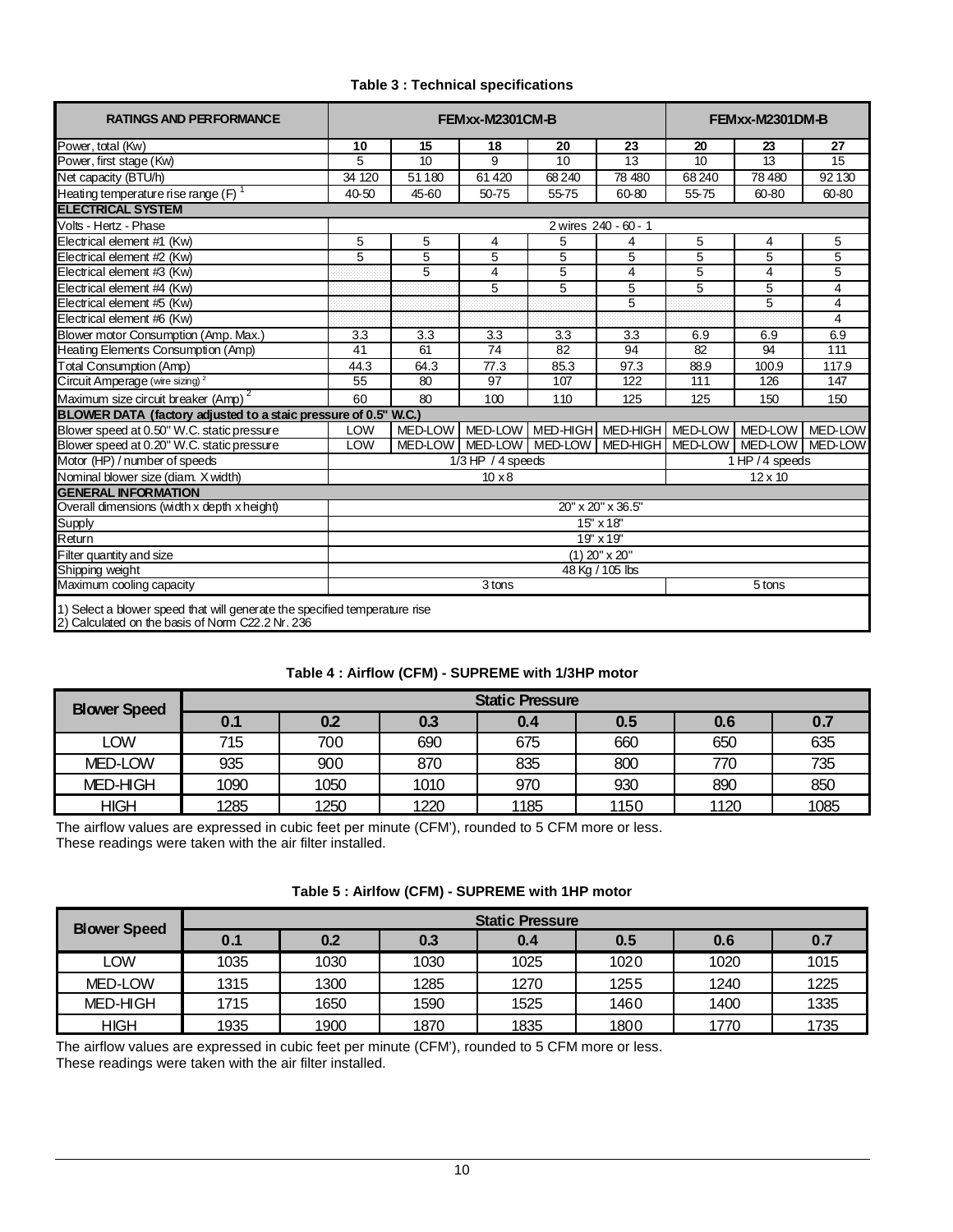**Figure 9 : Furnace dimensions** 

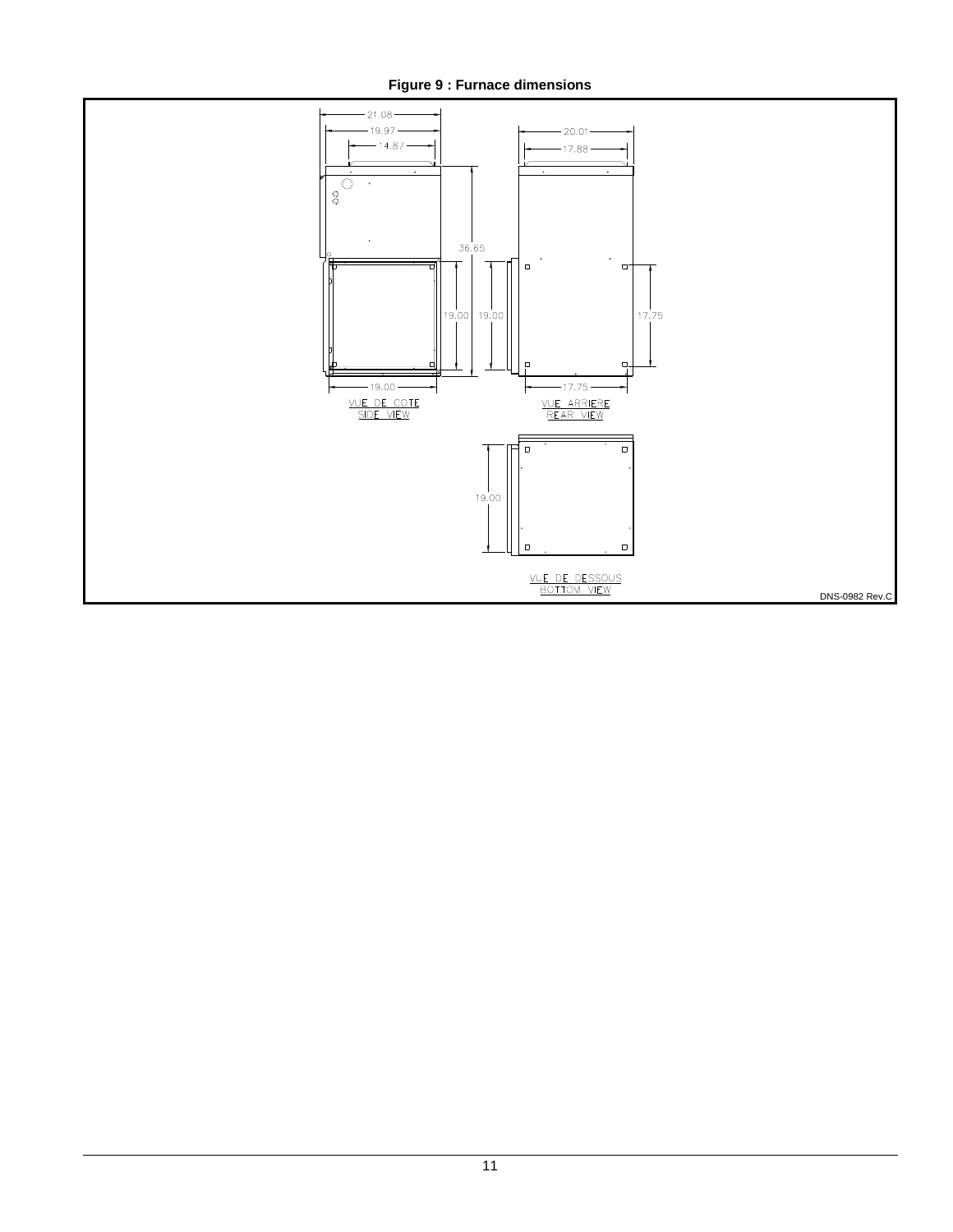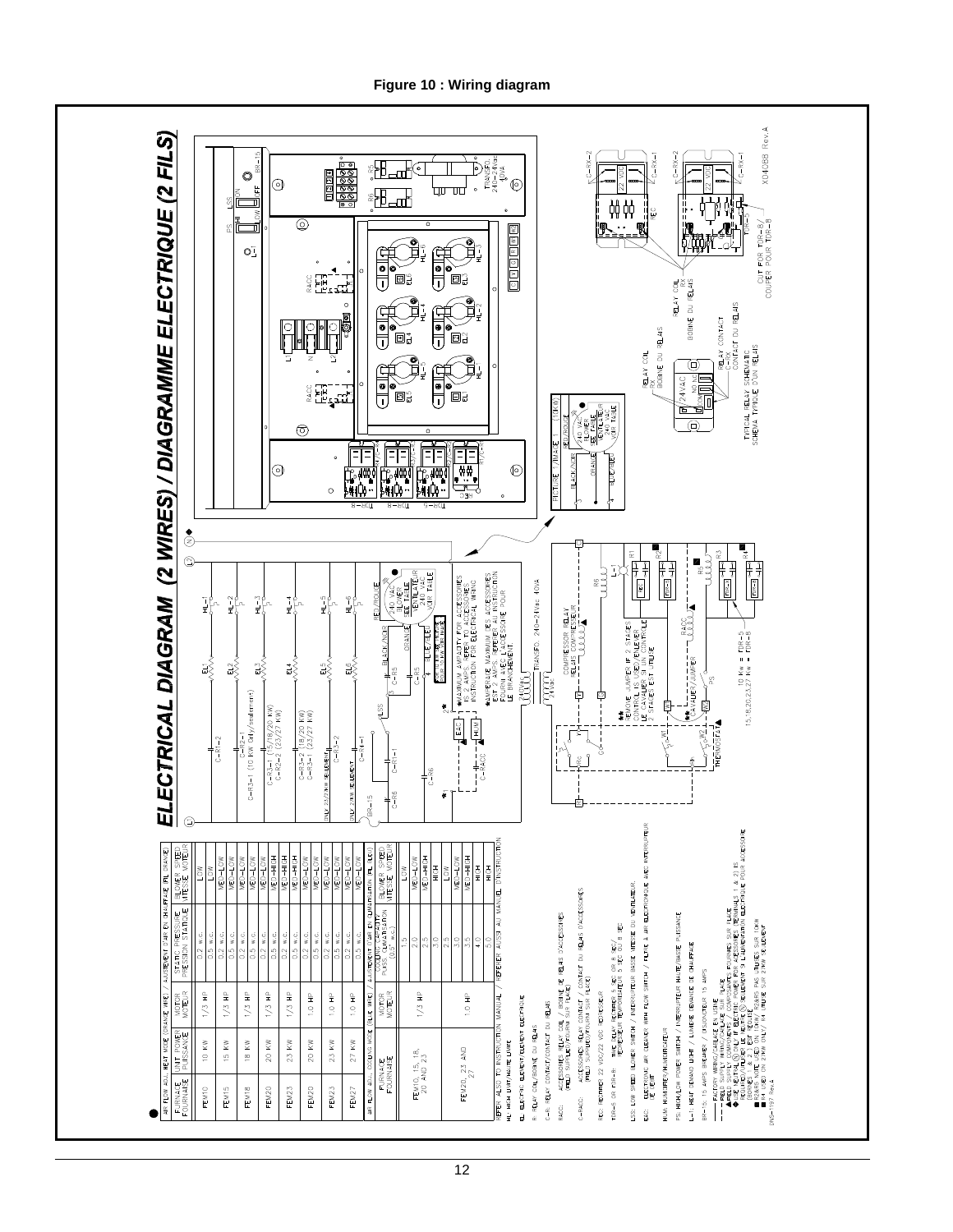